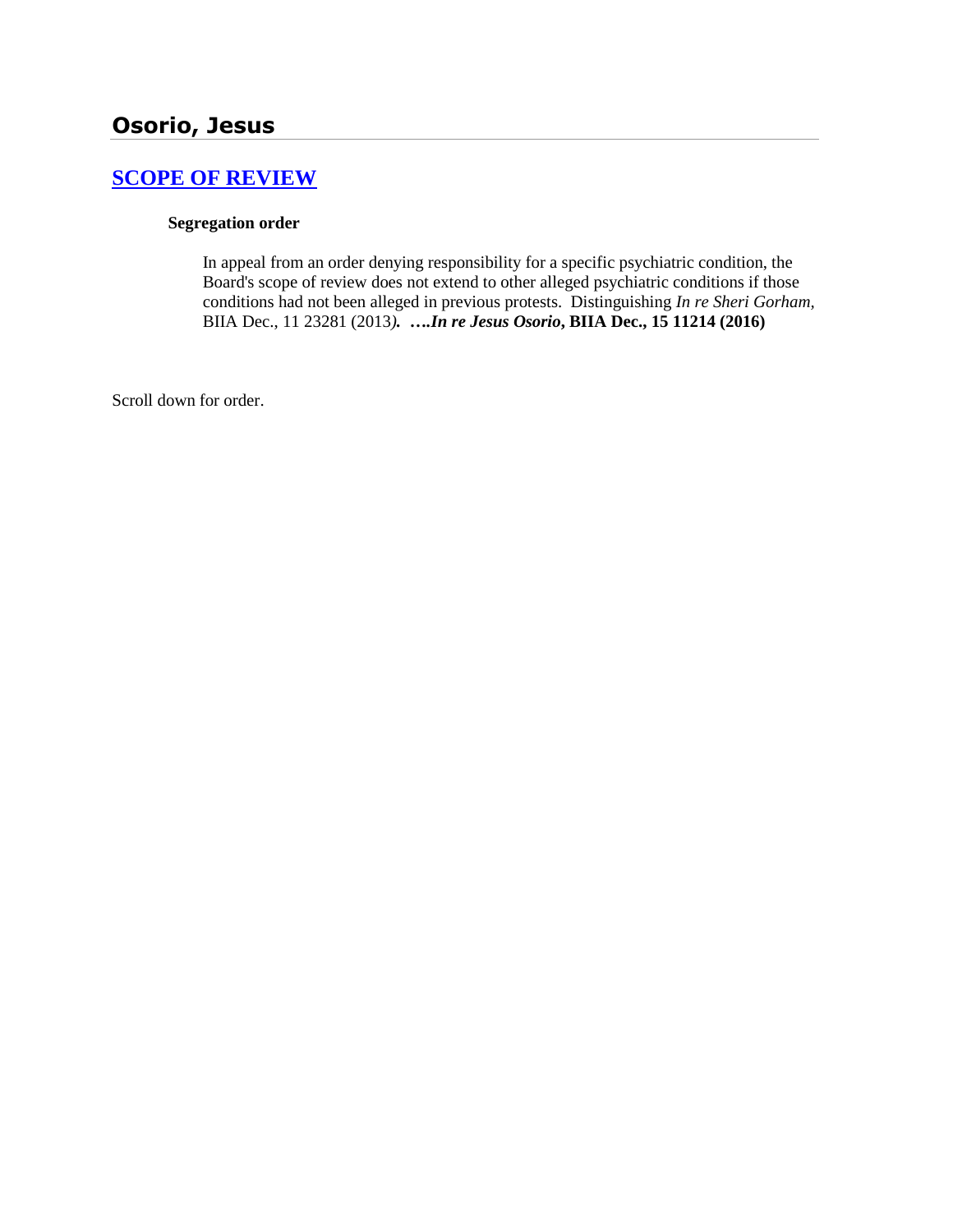#### **BEFORE THE BOARD OF INDUSTRIAL INSURANCE APPEALS STATE OF WASHINGTON**

**)**

#### **IN RE: JESUS OSORIO ) DOCKET NOS. 15 11214 & 15 12417**

## **CLAIM NO. AU-33159 ) DECISION AND ORDER**

Jesus Osorio sustained a low back injury in the course of his employment with Custom Orchards, Inc. The Department of Labor and Industries issued two orders in which it segregated the condition diagnosed as dysthymic disorder and denied time-loss compensation benefits from July 31, 2014, through August 30, 2014, respectively. Mr. Osorio appealed. He contends that the Department should have allowed major depression and a pain disorder and that it incorrectly denied his request for time-loss compensation benefits. Our industrial appeals judge affirmed the Department's segregation order and determined that Mr. Osorio's request for allowance of major depression and pain disorder were beyond the scope of review. He reversed the denial of time-loss compensation benefits and directed that benefits be paid. We agree that the dysthymic condition should be segregated from the claim. We also agree that Mr. Osorio's evidence is sufficient to establish his entitlement to further time-loss compensation benefits. However, consideration of a dysthymic condition entails consideration of depressive disorders and a request for time-loss compensation benefits necessarily entails consideration of the cause of major depression and pain disorder in determining his ability to work. Whether the Department is responsible for those conditions is within our scope of review. Based on the evidence presented, we find that the Department is responsible for Mr. Osorio's major depression and pain disorder because those conditions were proximately caused by the industrial injury. The Department orders denying responsibility of a dysthymic disorder and denying time-loss compensation benefits are **REVERSED AND REMANDED** to the Department to accept responsibility for major depression and pain disorder and to pay time-loss compensation benefits from July 31, 2014, through August 30, 2014.

#### **DISCUSSION**

Mr. Osorio was born in Mexico and has limited English language skills. He is 58 years old and has worked primarily in agriculture. On May 25, 2013, Mr. Osorio injured his low back while performing irrigation work for Custom Orchards. The injury occurred when Mr. Osorio lifted a 12-foot filter and felt a pop in his back. He underwent low back surgery, but this procedure did not relieve his symptoms. Mr. Osorio testified that following the industrial injury, he lost interest in activities and became depressed. He also avoided social interactions and had difficulty controlling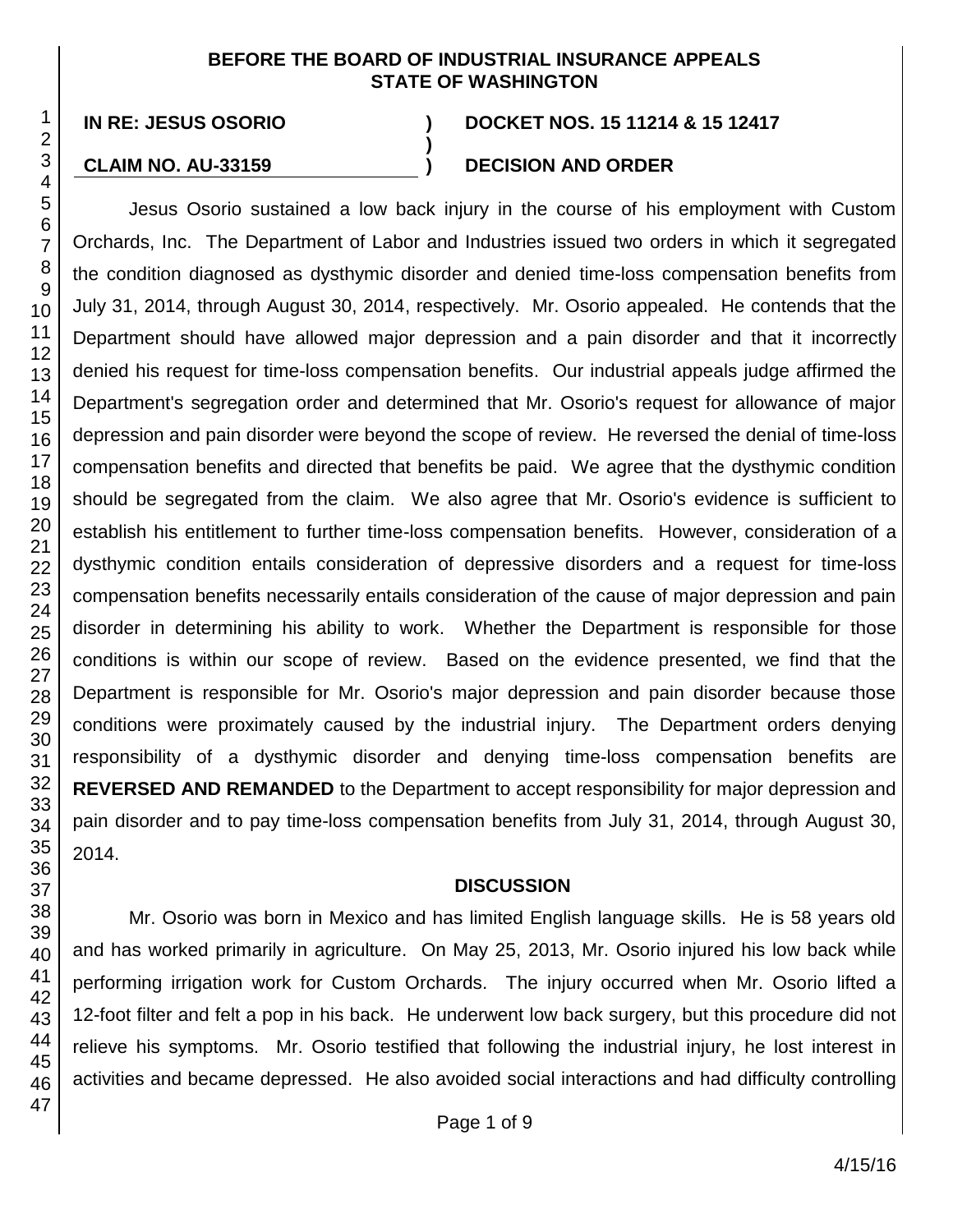his emotions. Although Mr. Osorio had a history of fatigue prior to the injury, he denied having problems with depression.

Richard L. Schneider, M.D., a psychiatrist, examined Mr. Osorio on April 22, 2014. He diagnosed Mr. Osorio with dysthymia, which is a chronic low level form of depression. According to Dr. Schneider, this condition was preexisting and not aggravated by the industrial injury. However, Dr. Schneider felt that it was interfering with Mr. Osorio's recovery from the injury and should be treated with anti-depressant medications.

In October 2014, Mr. Osorio came under the care of Stephen Hull, a registered nurse practitioner specializing in psychiatry. Nurse Hull conducted a mental status examination and administered a diagnostic test for depression called a PHQ-9. Based on the clinical findings and Mr. Osorio's test results, Nurse Hull diagnosed major depression and a pain disorder associated with psychological factors and a general medical condition. Nurse Hull noted that Mr. Osorio had a preexisting history of depressed moods, but was able to work despite these episodes. In Nurse Hull's opinion, the industrial injury lit up or aggravated Mr. Osorio's preexisting depression, resulting in the need for treatment, including psychotropic medication Although Nurse Hull continued to treat Mr. Osorio until June 29, 2015, there was no change in Mr. Osorio's mental health conditions.

After filing his appeals, Mr. Osorio was seen by a psychiatrist, Ronald G. Early, M.D. Unlike Nurse Hull, Dr. Early did not find a documented preexisting mental health condition in Mr. Osorio's medical records. Mr. Osorio reported a multiplicity of symptoms to Dr. Early, including chronic pain, depressed mood, irritability, fatigue, apathy, social isolation, and suicide ideation. On the Beck depression inventory, Mr. Osorio scored a 46, which suggested a severe level of depression. Dr. Early concluded that Mr. Osorio had a depressive disorder, not otherwise specified, and a pain disorder associated with psychological factors (depression) and a general medical condition (the industrial injury and its sequelae). He attributed these conditions to the industrial injury and did not believe that further treatment was likely to improve Mr. Osorio's mental health symptoms.

Mr. Osorio does not challenge the segregation of dysthymia from his industrial insurance claim. However, he contends that the industrial appeals judge should have directed the Department to accept responsibility for major depression and a pain disorder. We agree with Mr. Osorio.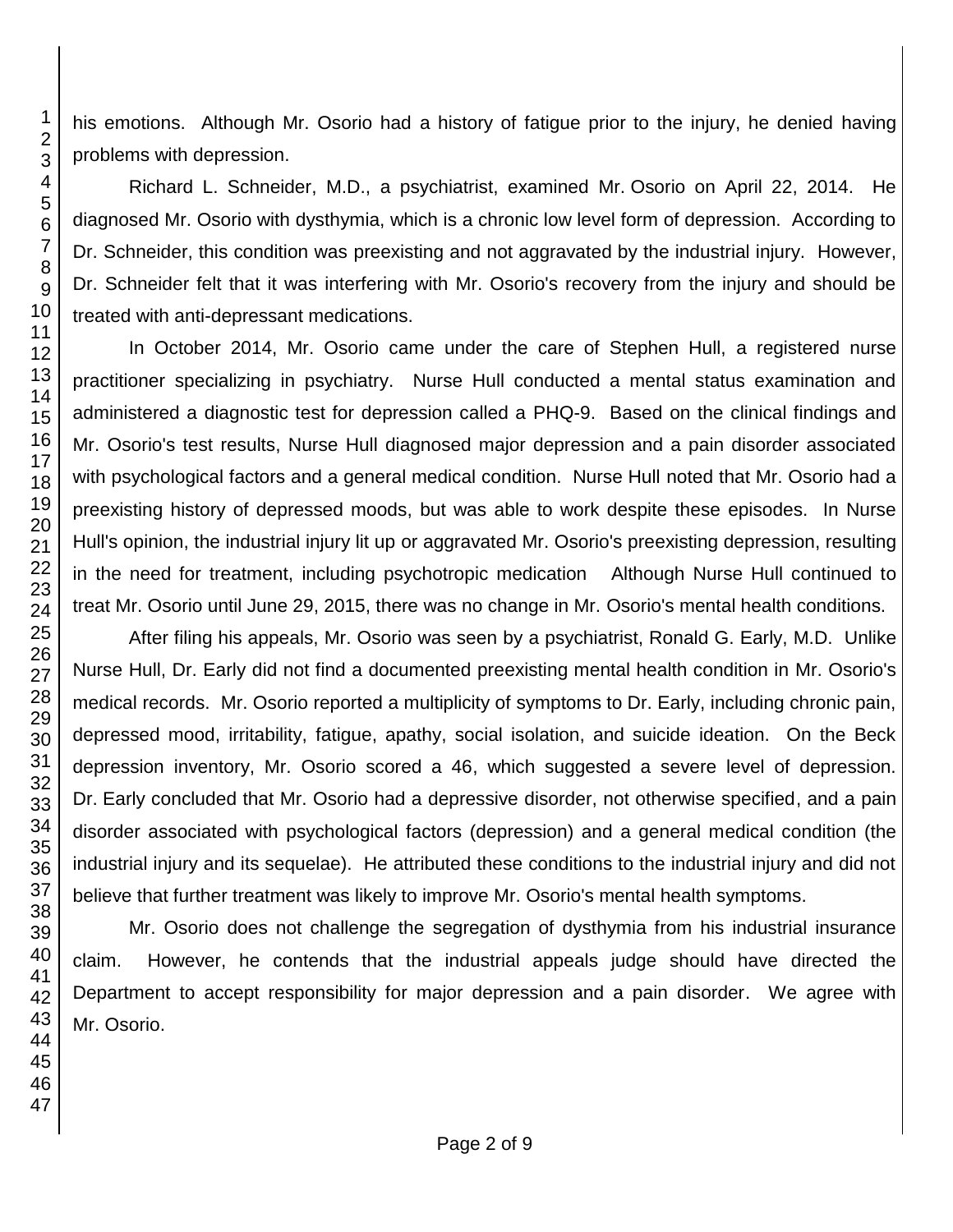## Docket No. 15 11214

The Department sent Mr. Osorio's protest of the September 15, 2014 order to the Board as an appeal. In the protest, Mr. Osorio's attorney requested that the Department place the order in abeyance to allow additional time "to investigate the issues raised by the order." The protest did not include a request for allowance of a mental health condition. At the hearing, Mr. Osorio's attorney stipulated that the issue in Docket No. 15 11214 was whether the condition of dysthymic disorder was proximately caused by the industrial injury. After resting his case, he sought to expand the issues to include a request for allowance of the conditions diagnosed by Nurse Hull and Dr. Early (major depression and pain disorder). The Department's attorney did not object to Mr. Osorio's request to seek allowance of major depression, but he expressed concern about including the condition of pain disorder because "the Department hasn't had an opportunity to pass on that."<sup>1</sup> The industrial appeals judge determined that the Board's scope of review was limited to the question of whether the dysthymic condition should be allowed. He also concluded that the Department's order should be affirmed because Mr. Osorio failed to establish that the Department incorrectly segregated this condition.

Mr. Osorio argues that by segregating dysthymic disorder, the Department implicitly considered the condition of major depression. We agree, although experts testified that dysthymic disorder and major depression are distinct diagnoses that involve different diagnostic criteria. They also described that the conditions reside within an array of depressive disorders. For example, Dr. Schneider, when asked if Mr. Osorio was suffering from major depression, noted that he found "nothing that rose to the level of worsening of his dysthymic disorder."<sup>2</sup> Dr. Schneider also testified that dysthymic disorder is listed among the depressive disorders. Dr. Early also described dysthymia as a disorder where there has been a persistent history of symptoms of depression over the course of many years. We are satisfied from the testimony of these doctors that consideration of dysthymic disorder necessarily involves consideration of depression. The scope of our review in the order segregating dysthymic disorder involves consideration of major depression.

Next, Mr. Osorio argues that *In re Sherri Gorham* 3 authorizes the Board to reach the issue of whether the Department should accept responsibility for pain disorder in Docket No. 15 11214. *Gorham* holds that in an appeal from a Department order affirming its order segregating mental

l  $1$  10/21/2016 Tr. at 49.

<sup>&</sup>lt;sup>2</sup> Schneider Dep. at 19.

 $^3$  BIIA Dec., 11 23281 (2013).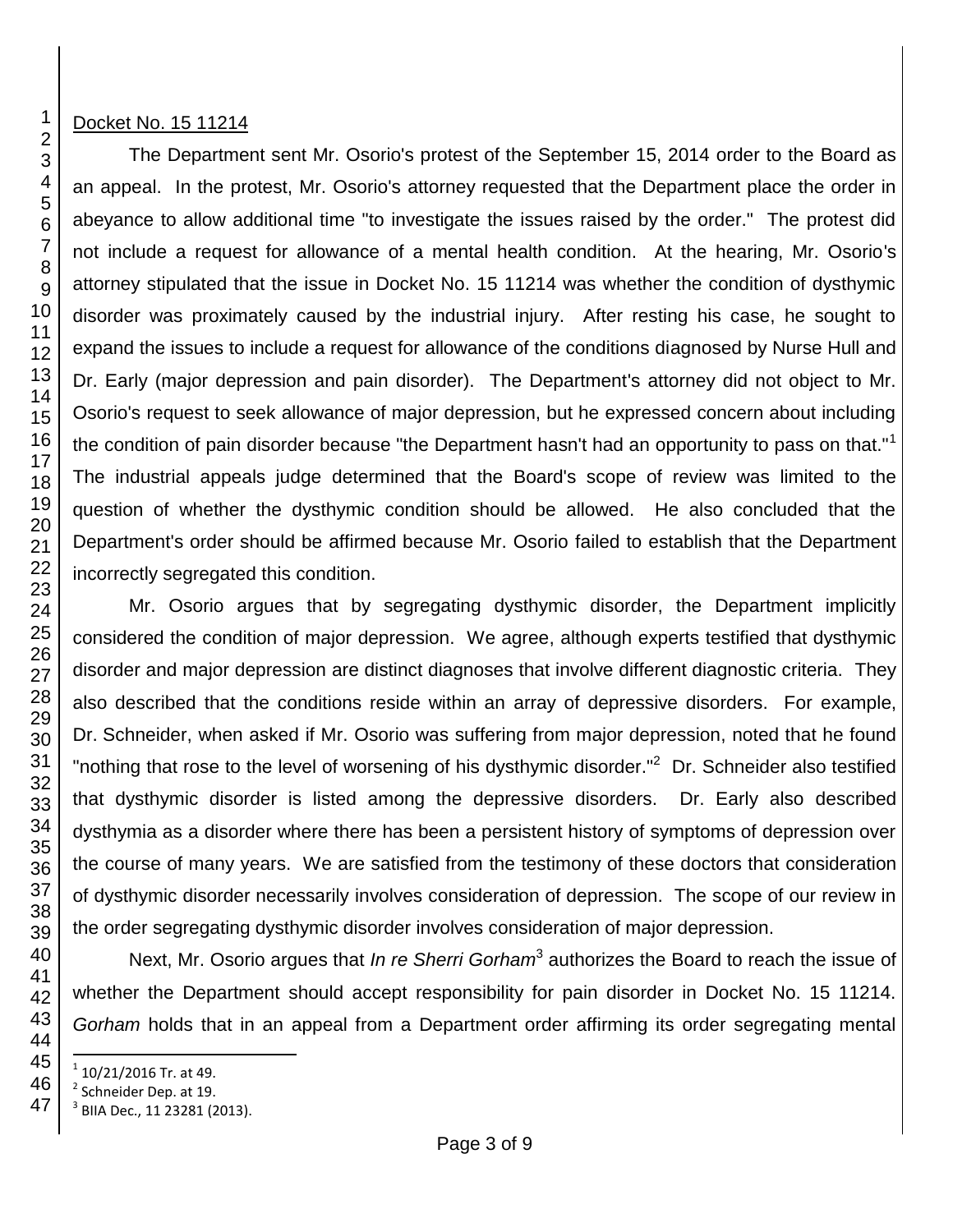health conditions, the worker may litigate allowance of the mental health conditions identified in the protest of the segregation order notwithstanding the fact that the Department did not expressly deny responsibility for the conditions in the order under appeal. A critical fact in *Gorham* was that the worker's protest of the segregation order specifically identified the mental health conditions she sought to have allowed under the claim. Because the Department was made aware of the worker's request in the protest, its affirming order constituted a denial of the request.

*Gorham* does not apply here. Mr. Osorio's protests of the Department's May 2, 2014 segregation order and its affirming order of September 15, 2014, make no mention of an alleged pain disorder.<sup>4</sup> In fact, the only relief Mr. Osorio requested was an order accepting responsibility for "depression/dysthymia." Because Mr. Osorio's protests did not put the Department on notice that he was requesting allowance of pain disorder, it cannot be said that the Department's actions in response were a denial of the condition.

# Docket No. 15 12417

The industrial appeals judge determined that Mr. Osorio was entitled to time-loss compensation benefits from July 31, 2014, through August 30, 2014. This determination rests on the opinion of Dr. Early, who testified that Mr. Osorio was unable to work during this period due to the mental health limitations caused by the industrial injury. The industrial appeals judge correctly resolved the time-loss issue. However, he failed to make the necessary findings and conclusions regarding the conditions that have caused Mr. Osorio's temporary total disability.

In re Jose L. Aguilar-Vasquez<sup>5</sup> addresses the scope of our review in an appeal of an order terminating time-loss compensation benefits. We held that the issue of temporary total disability necessarily entails consideration of the conditions alleged to be disabling as a result of the industrial injury or occupational disease. As a result, the findings and conclusions resolving the time-loss issue must include the causative effects of the industrial injury during the period at issue; the limitations caused by the industrially related conditions; and the effect of such limitations on the claimant's ability to work.<sup>6</sup> The Proposed Decision and Order illustrates the rationale for our holding in *Aguilar-Vasquez*. On the one hand, the industrial appeals judge determined that he lacked the authority to consider Mr. Osorio's request for allowance of major depression and pain disorder. On

l

 We have examined the contents of the claimant's protest to the May 2, 2014 segregation order under the authority of *In re Mildred Holzerland*, BIIA Dec., 15,729 (1965).

BIIA Dec., 03 15196 (2004).

*Aguilar-Vasquez* at 5.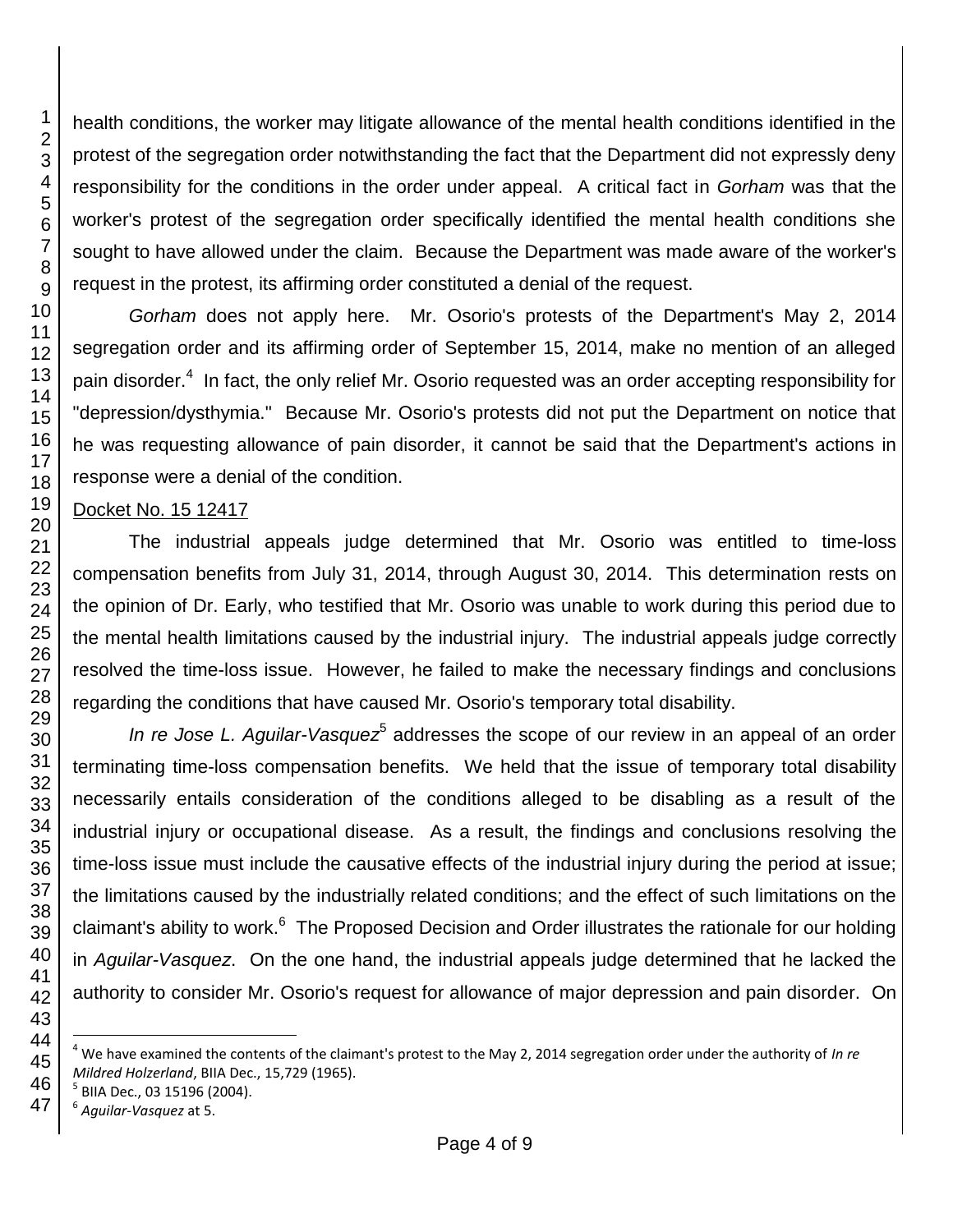the other hand, he determined that Mr. Osorio was unable to work based on the limitations caused by these same conditions. The industrial appeals judge's determinations are incongruous. Under *Aguilar-Vasquez,* Mr. Osorio's request for time-loss compensation benefits encompasses, by necessary implication*,* the issue of whether he has disabling limitations due to mental health conditions (major depression and pain disorder) proximately caused by the industrial injury.

The evidence in this case supports Dr. Early's diagnosis and opinion on the issue of proximate cause. Like Dr. Early, Nurse Hull diagnosed Mr. Osorio with major depression and a pain disorder. Nurse Hull was in the best position to evaluate Mr. Osorio's mental health, having examined him on multiple occasions over the course of nearly eight months. There is no indication in the record that the Department's expert, Dr. Schneider, considered the records of Nurse Hull in arriving at his diagnoses. Nurse Hull also shares Dr. Early's opinion that the conditions of major depression and pain disorder are related to the industrial injury. They part ways only on the issue of whether Mr. Osorio had a preexisting depression. Nurse Hull believes he did. Dr. Early does not. Although the treatment records immediately following the injury suggested that Mr. Osorio had prior problems with depression, this history came from Mr. Osorio, who had to use an interpreter because he speaks very little English. Due to the language barrier, Mr. Osorio's remarks may have been misunderstood. More importantly, there are no records prior to the injury indicating that Mr. Osorio was diagnosed or treated for a mental health condition. This medical history undermines the opinion of Dr. Schneider, who attributed Mr. Osorio's mental health symptoms to a preexisting dysthymia. The preponderance of the evidence establishes that Mr. Osorio's major depression and pain disorder were caused by the industrial injury.

Mr. Osorio also established his entitlement to time-loss compensation benefits from July 31, 2014, through August 30, 2014. Dr. Early testified that Mr. Osorio's major depression and pain disorder have caused significant limitations in his ability to understand and carry out instructions; maintain attention and concentration; and interact with others. In Dr. Early's opinion, these limitations would have made it difficult for Mr. Osorio to maintain a full-time sustained level of employment with adequate attendance and productivity. Nurse Hull was not asked to address Mr. Osorio's ability to work from a psychological standpoint. However, he had the opportunity to examine Mr. Osorio less than two months after the disputed time-loss period and his findings are more in line with those of Dr. Early than Dr. Schneider. If we accept the findings of all three experts, the picture that emerges is that Mr. Osorio's mental health deteriorated significantly after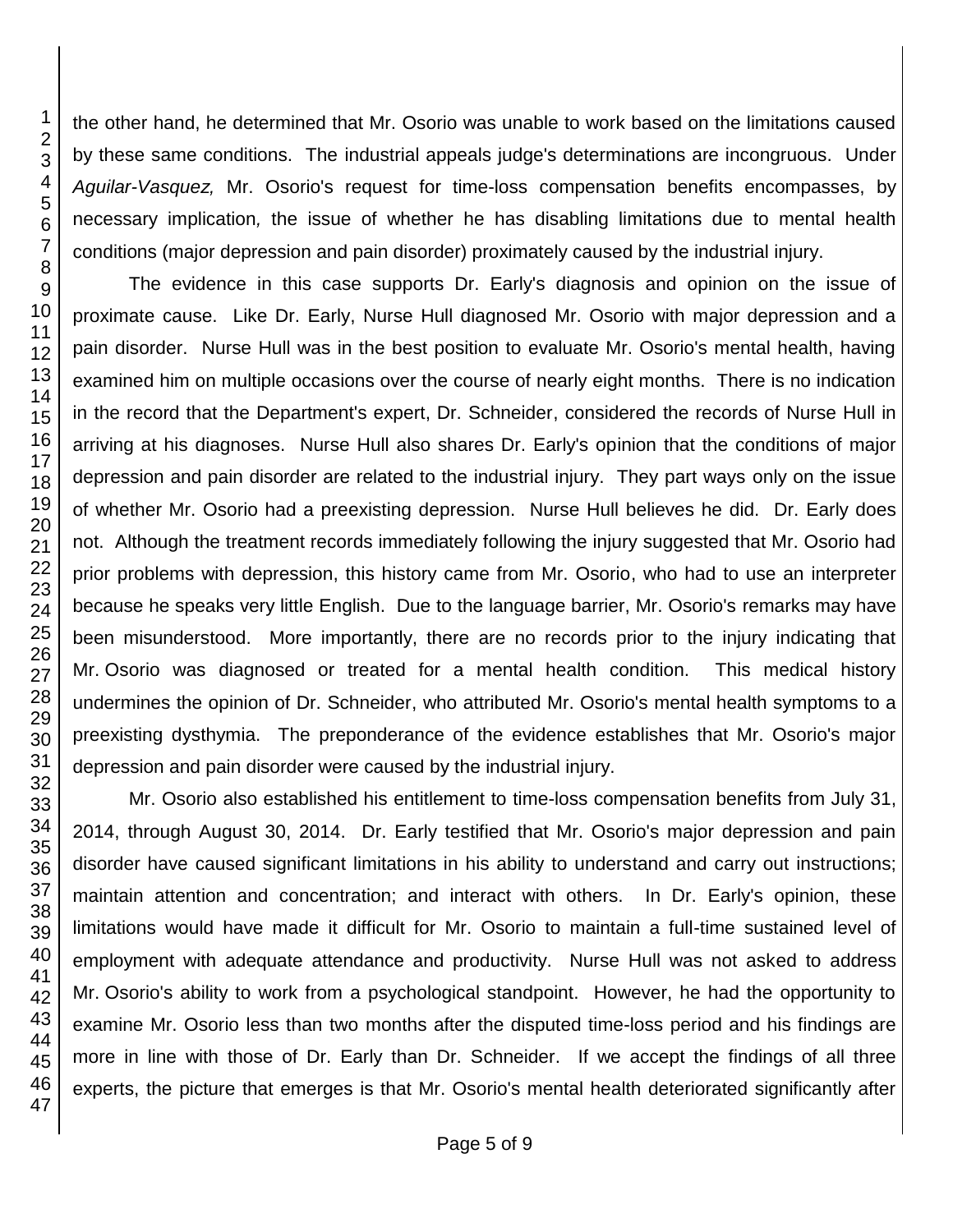Dr. Schneider's examination, as he continued to deal with chronic pain following his failed back surgery. Dr. Schneider's opinion that there are no psychological limitations caused by the injury lacks foundation given the evolution of Mr. Osorio's symptoms. The evidence in the record convinces us that Dr. Early offered the most accurate assessment of Mr. Osorio's level of functioning in the aftermath of the industrial injury.

## **DECISION**

- 1. In Docket No. 15 11214, the claimant, Jesus Osorio, filed a protest with the Department of Labor and Industries on November 13, 2014. The Department forwarded it to the Board of Industrial Insurance Appeals as an appeal. The claimant appeals a Department order dated September 15, 2014. In this order, the Department denied responsibility for the condition diagnosed as dysthymic condition but authorized treatment on a temporary basis as an aid to recovery. This order is incorrect and is reversed. This matter is remanded to the Department to deny responsibility for dysthymic disorder and accept responsibility for major depression.
- 2. In Docket No. 15 12417, the claimant, Jesus Osorio, filed an appeal with the Board of Industrial Insurance Appeals on March 5, 2015, from an order of the Department of Labor and Industries dated January 23, 2015. In this order, the Department denied time-loss compensation benefits from July 31, 2014, through August 30, 2014. This order is incorrect and is reversed. This matter is remanded to the Department with directions to accept responsibility for major depression and pain disorder and to pay time-loss compensation benefits from July 31, 2014, through August 30, 2014.

# **FINDINGS OF FACT**

- 1. On March 10, 2015, an industrial appeals judge certified that the parties agreed to include the Jurisdictional History in the Board record solely for jurisdictional purposes in Docket no. 15 11214.
- 2. On May 14, 2015, an industrial appeals judge certified that the parties agreed to include the Jurisdictional History in the Board record solely for jurisdictional purposes in Docket No. 15 12417.
- 3. Jesus Osorio injured his low back on May 25, 2013, while bending over to pick up a 12-foot irrigation filter in the course of his employment with Custom Orchards, Inc. Mr. Osorio underwent low back surgery as a result of the injury.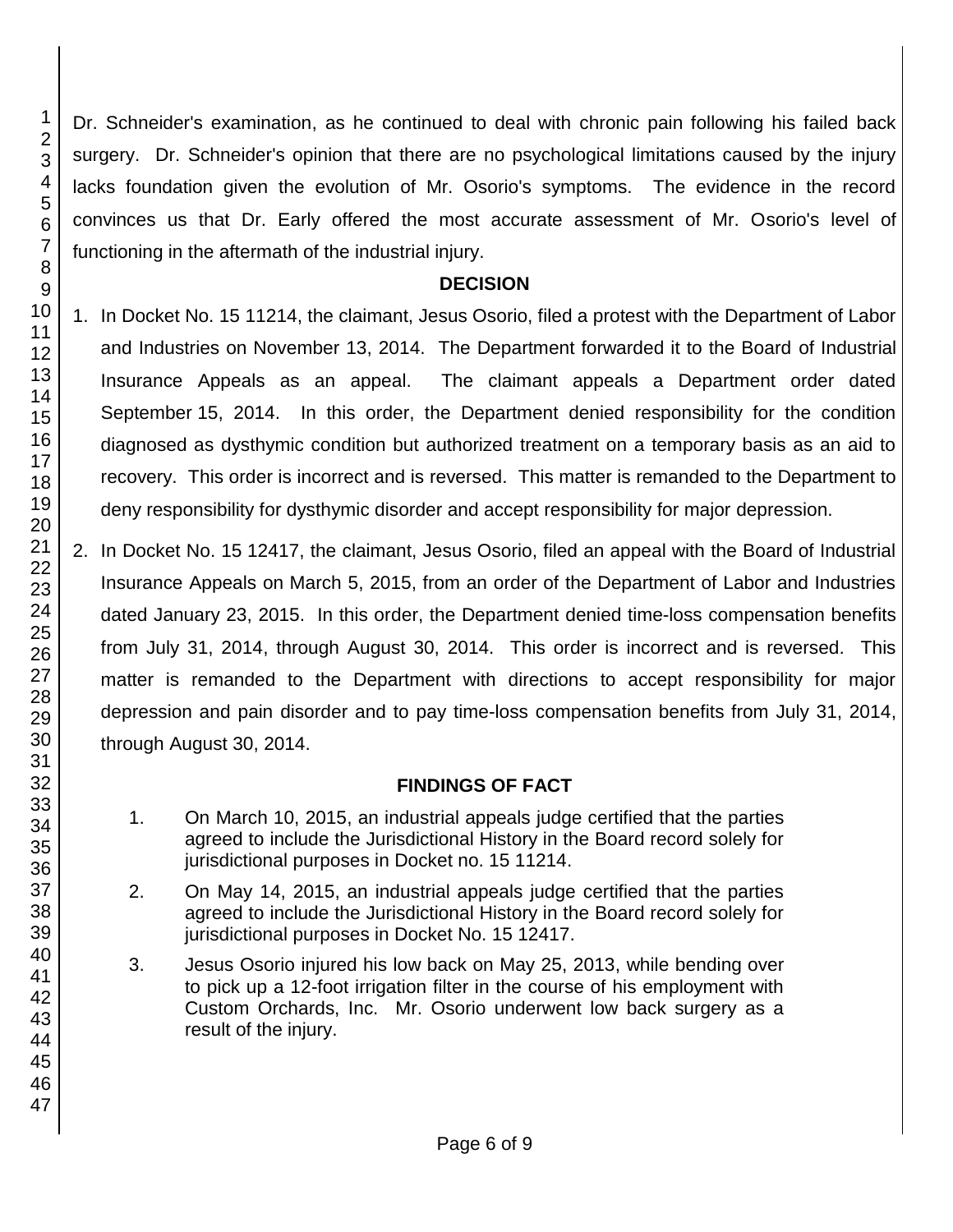- 4. Jesus Osorio developed major depression and a pain disorder proximately caused by the industrial injury.
- 5. Prior to the industrial injury, Mr. Osorio experienced episodes of a depressed mood due to job dissatisfaction, but was not diagnosed or treated for a mental health condition.
- 6. The condition diagnosed as dysthymic disorder was not proximately caused or aggravated by the industrial injury.
- 7. Mr. Osorio was born in Mexico. He is 58 years old and has a fifth grade education. He has worked primarily in agriculture.
- 8. The mental health conditions proximately caused by the industrial injury resulted in significant limitations from July 31, 2014, through August 30, 2014, impacting Mr. Osorio's ability to understand and carry out instructions; maintain concentration and attention; tolerate criticism; adhere to a work schedule; and interact with others. These limitations prevented Mr. Osorio from maintaining a full-time sustained level of employment with adequate attendance and productivity.
- 9. Mr. Osorio was unable to perform reasonably continuous gainful employment from July 31, 2014, through August 30, 2014, due to the limitations proximately caused by the industrial injury.

# **CONCLUSIONS OF LAW**

- 1. The Board of Industrial Insurance Appeals has jurisdiction over the parties and subject matter in these appeals.
- 2. The issue of whether Mr. Osorio developed major depression and a pain disorder proximately caused by the industrial injury is within the Board's scope of review in the appeal assigned Docket No. 15 12417.
- 3. Jesus Osorio was a temporarily totally disabled worker within the meaning of RCW 51.32.090 from July 31, 2014, through August 30, 2014.
- 4. The Department order dated September 15, 2014, is incorrect and is reversed and remanded to the Department to deny responsibility for dysthymic disorder and accept responsibility for major depression.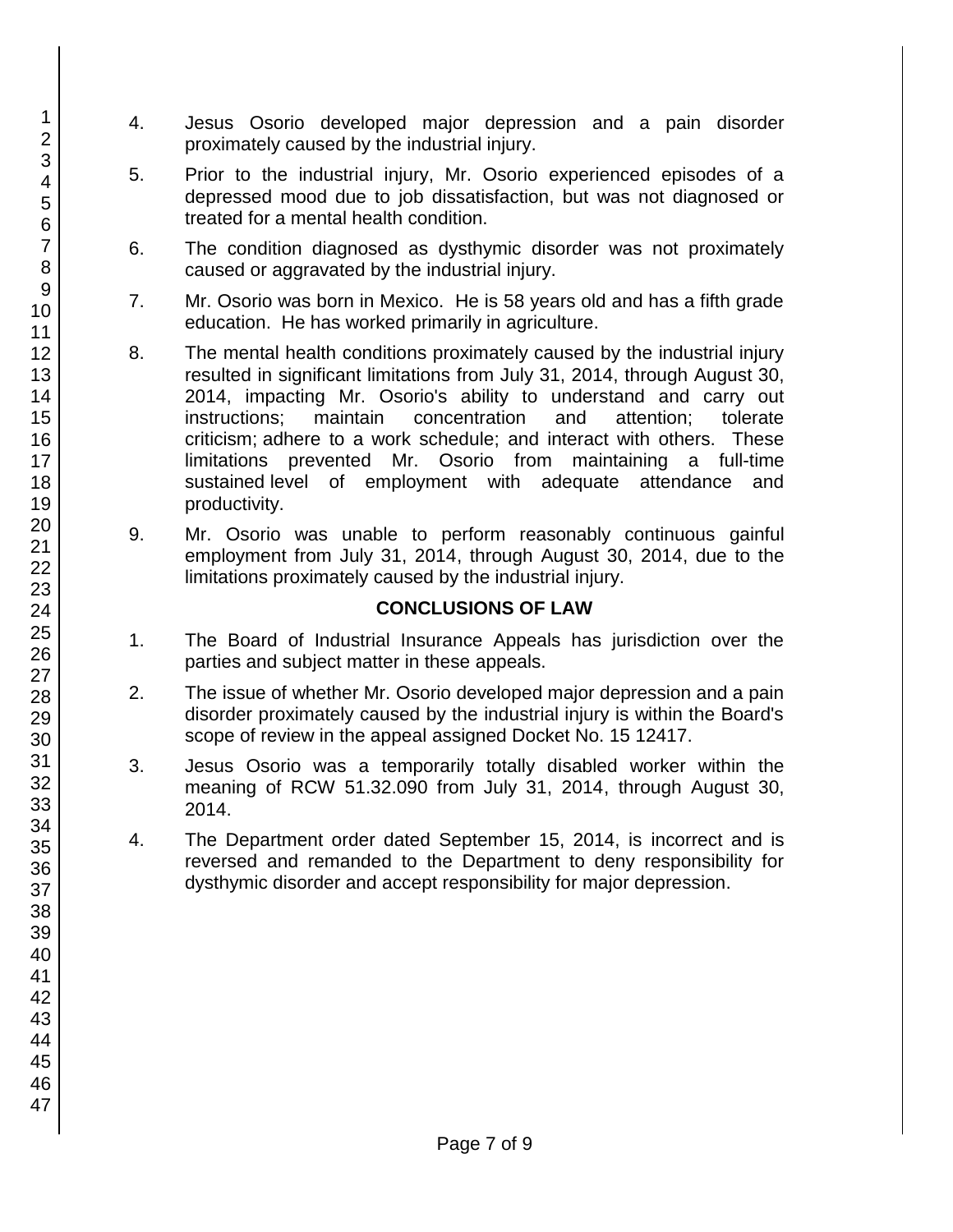5. The Department order dated January 23, 2015, is incorrect and is reversed. This matter is remanded to the Department with directions to accept responsibility for the conditions of major depression and pain disorder and to pay time-loss compensation benefits from July 31, 2014, through August 30, 2014.

Dated: April 15, 2016.

#### BOARD OF INDUSTRIAL INSURANCE APPEALS

/s/ DAVID E. THREEDY Chairperson

/s/

FRANK E. FENNERTY, JR. Member